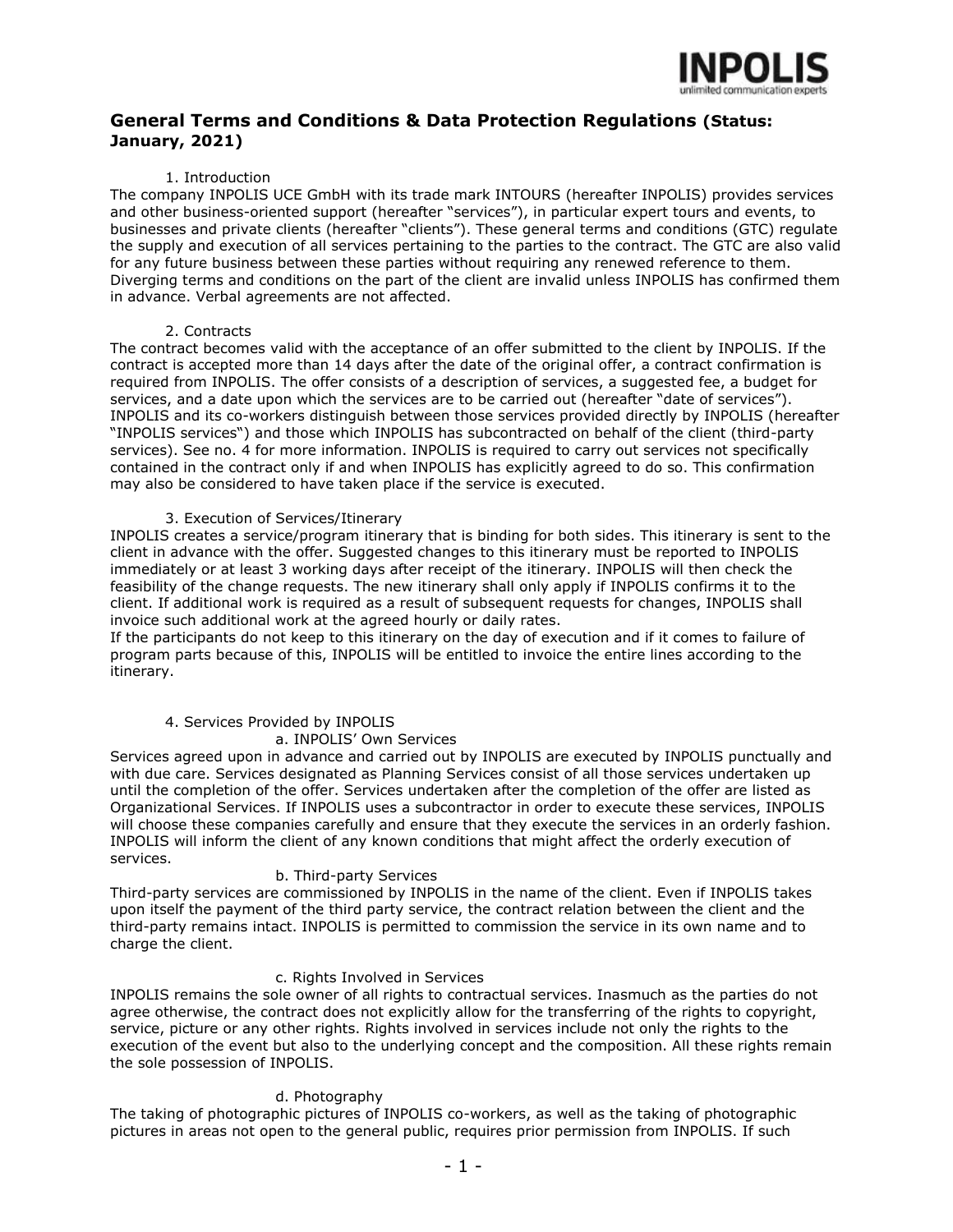

photographic pictures are taken without the necessary permission, the client is required to hand over the photographic equipment to the INPOLIS co-worker immediately and, to delete in the presence of that co-worker any photographic pictures taken, and to hand over the equipment for the remainder of the tour and/or event.

The client is obliged to inform participants of these rules and ask that they abide by them. The rights of third parties (particularly the owners of buildings and any other persons photographed) are not affected by this regulation.

# e. Audio Recording and Filming

Partial and/or complete audio and film recordings of INPOLIS tours are permitted only with prior permission. The use of any recording equipment must be made known in advance. If recordings are made without prior permission, then no. 4)d is applicable. The rights of third-parties (particularly the owners of buildings and persons filmed) are not affected by this regulation.

# f. Preservation of Documents

INPOLIS is required to preserve documents only if and when this has been agreed upon explicitly in advance.

# 5. Client Responsibilities

# a. Total contract costs, advance payment

The client will pay INPOLIS the total contract costs, consisting of cost for program conception and organisation as well as third-party costs, agreed upon for primary services. If not otherwise specified, the client is required to make the following advance payments:

- 1/3 of the estimated fee upon placing the order

- 1/3 of the estimated fee at least 14 working days before execution of tour/event

- the remaining amount within 14 working days of receipt of the final bill.

Depending on the type of project/event and organisational period, INPOLIS reserves the right to demand up to 100 % of the total amount of the contract as advance payment. Compliance with the advance payments is an essential subject of the contract.

INPOLIS is permitted to settle services and third-party costs – on an individual basis- that have already been completed. In such cases, advance payments already made on these services must be taken into account.

b. Reimbursement in accordance with budget, special pre-payments on third-party costs. The client is required to give his permission if the budget will be exceeded by more than 10%. The client will reimburse INPOLIS for the cost of any additional third-party services paid for during the execution of services upon presentation of the original bill, but only if these costs are not settled directly between the client and the third party.

INPOLIS is in no way obligated to pay expenses on behalf of the client. If necessary, the client will be required to pay higher advance payments upon demand by INPOLIS or third-parties, if this would not be covered by the pre-payment, mentioned in paragraph 5.a. If such a higher advance payment is necessary, INPOLIS will inform the client immediately.

#### c. Lump sums

If all parties have explicitly agreed on the payment of a lump sum for services provided, the client must agree in advance if this sum is to be exceeded.

# d. Responsibilities of the Participants

Typical costs of city tours, such as entrance fees, drinks and food, public transportation, etc. are only covered if expressly agreed upon in the contract. In the case of such expenses, INPOLIS is not required to cover the costs in advance. The related corresponding costs of INPOLIS co-workers are to be covered by the client. If the itinerary includes common meal costs, then the INPOLIS co-worker must be provided with the same meal as for the participants without incurring any additional fees.

# e. Taxes and Charges

The prices (fees and budget for third-party services) of the contract are net prices. The client is required to pay the service provider all corresponding value added tax as well as any other charges incurred (e.g. health resort taxes, etc.).

# f. Setting-Off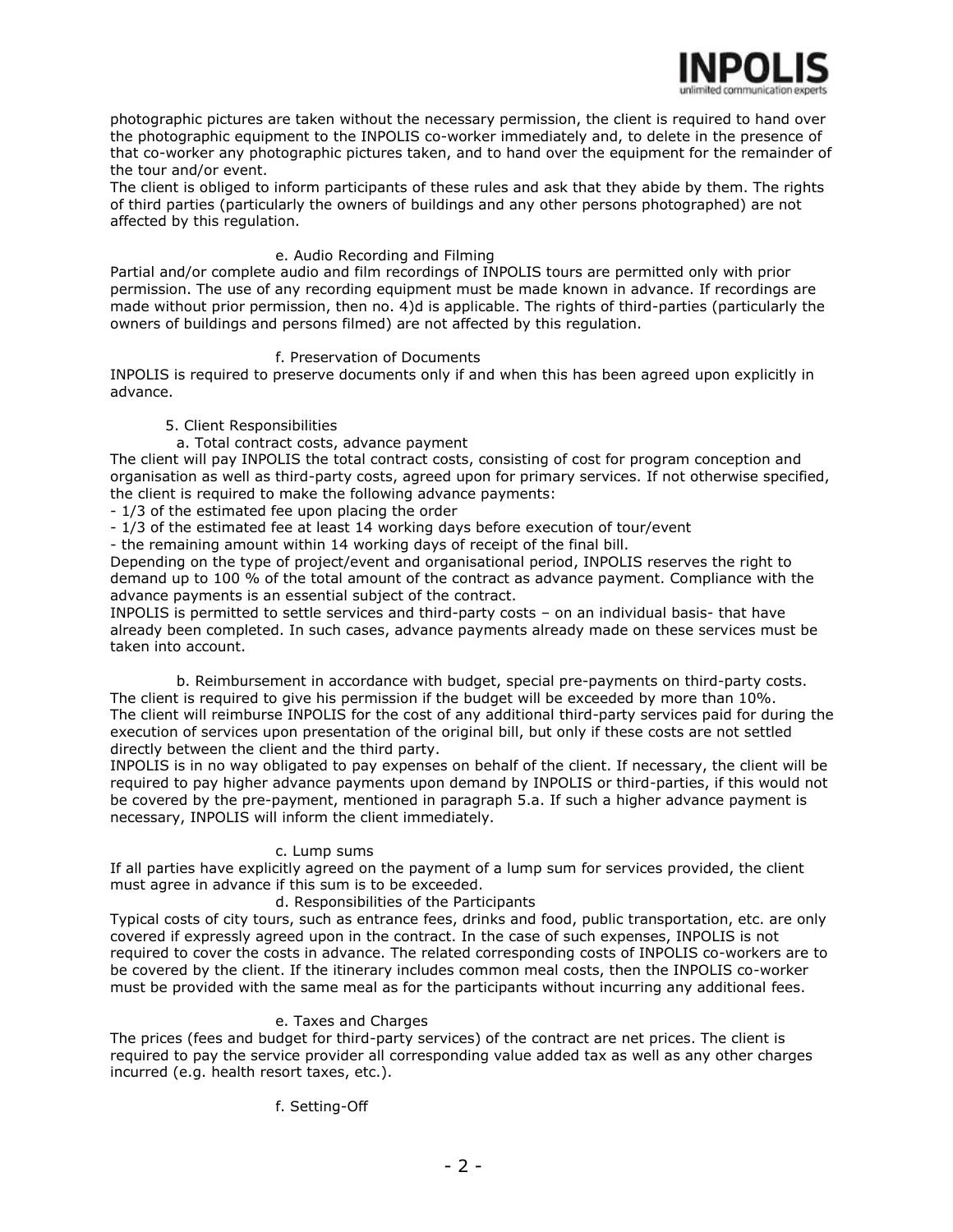

The setting-off of counterclaims is not permitted unless these are undisputed or found to be legally valid.

#### g. Late Payments

A late payment occurs when the client has failed to make payment by the agreed upon date, or when the client has not responded to a payment reminder from INPOLIS, and/or at the latest 30 days after receipt of the bill.

#### h. Payments in Arrears

Payments made by the client to the service provider are used to pay off the client's oldest existing debt.

#### 6. Execution of the Contract

#### a. Contact / Instructions of INPOLIS Co-workers

The client will name a contact person who can be reached at all times, who is authorized and able to make decisions, and who will be present at the execution of the service. This contact person will make sure that the instructions given by INPOLIS co-workers are followed. INPOLIS co-workers are permitted to expect certain behaviour from the participants. INPOLIS co-workers shall not be hindered in their attempt to provide the smooth and timely execution of services and to avoid certain dangers and disturbances for all participants involved. INPOLIS co-workers are entitled, without affecting their INPOLIS fee, to exclude individual participants from the services if the participant does not follow justified instructions or if the participant disturbs or endangers the safe execution of the services. Participants who are under the influence of drugs or alcohol may be denied participation at any time.

#### b. INPOLIS Co-workers

If so desired by the client, INPOLIS will provide information on the co-worker who will be carrying-out the service. INPOLIS will attempt to fulfil any explicit wishes for specific co-workers on the part of the client. If necessary, INPOLIS has the right to substitute one co-worker with another equally-qualified co-worker.

c. Possibility of taking along co-workers and/or third persons on a tour; INPOLIS is permitted to allow new and/or future co-workers and/or a third party to participate in the execution of services. INPOLIS is required to avoid any inconveniences caused by this.

#### d. Requests, permission, etc.

If, in the context of the execution of services, INPOLIS is required to make requests on behalf of the client (e.g. permission to visit a location, etc.), the client is obliged to provide INPOLIS with the necessary information in the appropriate form immediately and no later than 3 business days after the information request has been made. INPOLIS is not responsible for the failure of permission requests and is in no way obliged to pursue such failures or to take legal action.

#### e. Necessary Itinerary Changes;

If changes to the itinerary are necessary, INPOLIS will inform the client immediately. INPOLIS will attempt to take into consideration any specific wishes expressed by the client with respect to the itinerary. If necessary, INPOLIS is permitted to undertake reasonable changes to the itinerary without the advance agreement of the client.

#### f. Third-party services

If INPOLIS hires third parties, INPOLIS is permitted to substitute one third party for another. The same applies to third parties hired by the client. The client must be notified of such changes immediately. Any additional costs must be agreed upon in advance with the client.

#### g. Deficiencies

The client and/or his authorized representatives are obliged to inform INPOLIS immediately of any deficiencies in the services provided by INPOLIS and to reprimand them under the proviso of the law. Deficiencies in the execution of services are to be noted while the services are being carried out. If this is not possible, the complaint shall be submitted in writing within 24 hours of discovering the deficiency.

h. Withholding of Services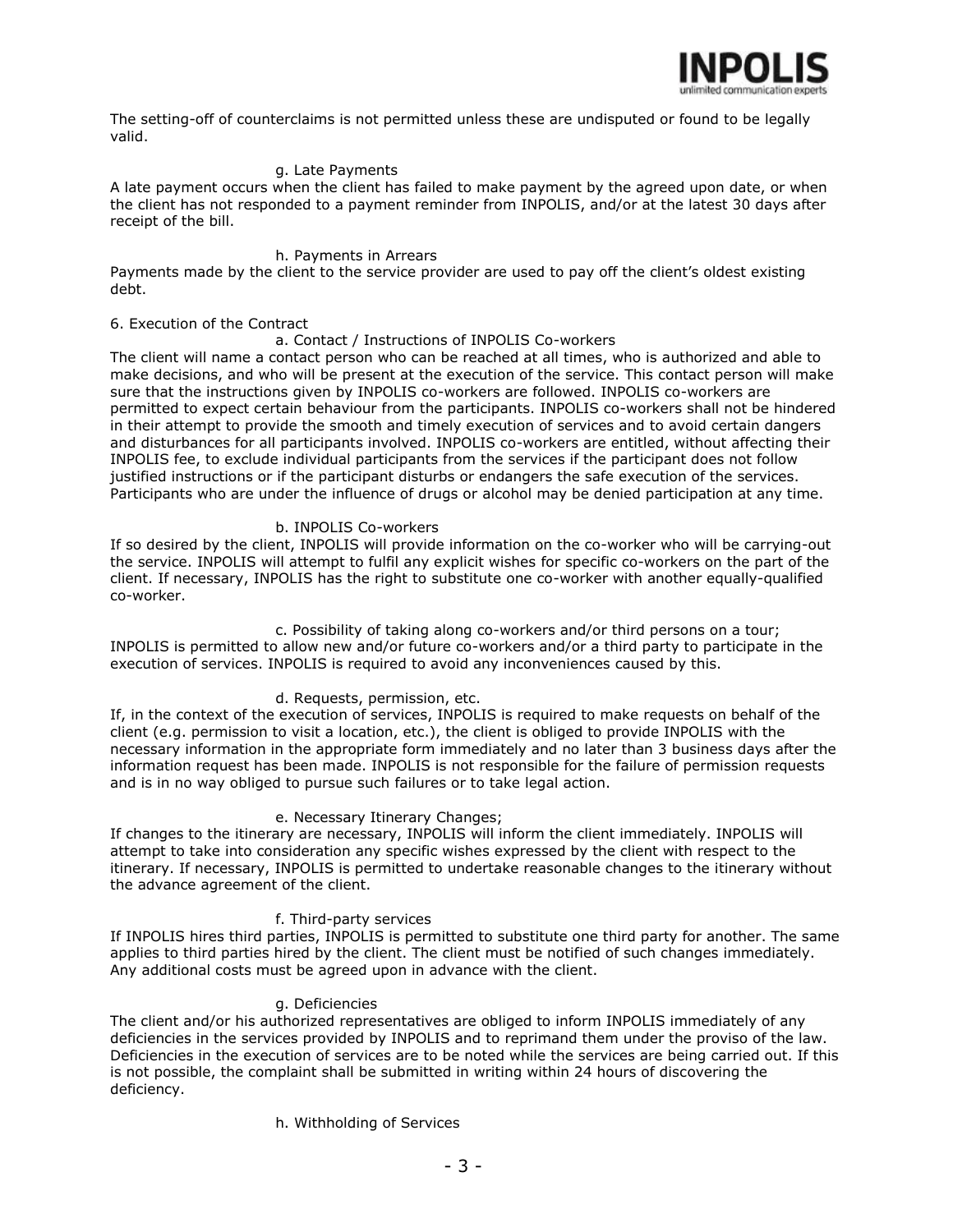

If the client is tardy in any way with his payments, for whatever legal reason, INPOLIS has the right to withhold services.

#### 7. Liability

a. INPOLIS is not liable for the economic success of the event. If certain participants do not take part in the event, INPOLIS's claims remain untouched insofar as INPOLIS is not responsible for the lack of participation.

b. INPOLIS's liability is limited to malicious intent and negligence if no other contractual obligation and/or guaranteed feature is affected. This applies also to negligence on the part of representatives or aides.

c. The client's right to be given the opportunity to remedy facts is excluded unless otherwise designated in individual cases.

d. INPOLIS is liable for damages only to the extent that a warranty submitted to the client by INPOLIS protects against these damages.

e. If INPOLIS subcontracts or arranges an agreed-upon service in the name of the client, the service liability of INPOLIS is limited to the orderly selection of the third-party and the contracting thereof.

f. If INPOLIS contracts third-party services, the service obligation of INPOLIS is also limited to the orderly selection of the third party and their hiring. INPOLIS is not obligated to implement the third party's adherence to the contract. INPOLIS will nevertheless hold the third party to its contract and upon demand transfer to the client all existing rights with respect to the third party.

g. The contractual liability for damages that are not bodily damages is limited to EUR 50,000. The liability for non-permitted action for damages that were not committed deliberately or negligently, is limited in terms of personal injury to EUR 25,000, in terms of damages to property EUR 1,000. If the client wishes an increase in the liability limits, INPOLIS will, in response to an appropriate request, offer a corresponding insurance, inasmuch as one is available, at the regular conditions.

h. In the case of damages, INPOLIS will inform the client immediately of any compensation provided by a third party and set it off from any claims made by the client of INPOLIS. This applies in particular to insurance services.

i. INPOLIS is not liable for the loss or damage of the client's or the participants' property in the course of the events.

j. INPOLIS is also not liable if certain services are carried out in spite of warnings given to the client or if participants have neglected to follow instructions given by INPOLIS coworkers. INPOLIS is not liable for damages caused as a result of the client's neglect to fulfil his duty to cooperate.

k. INPOLIS is not liable for the failure to acquire permission, etc. INPOLIS will inform the client in the case of such a failure and to suggest alternatives.

#### 8. Cancellation of Contract

a. INPOLIS is not responsible for the cancellation or restriction of an event due to force majeure. Force majeure is considered here to be natural disasters (fire, flooding, earthquakes), assassination threats, sovereign measures, war, loss of artists, strike, political unrest. In this case, a claim for damages against INPOLIS will be excluded. The cancellation costs under 8.b. shall apply, at least for the work performed up to the time of cancellation.

b. If the client does not wish the contract to be executed (in particular, cancellation of the contract) or if the contract cannot be carried out because of an occurrence as in note 8.a, the